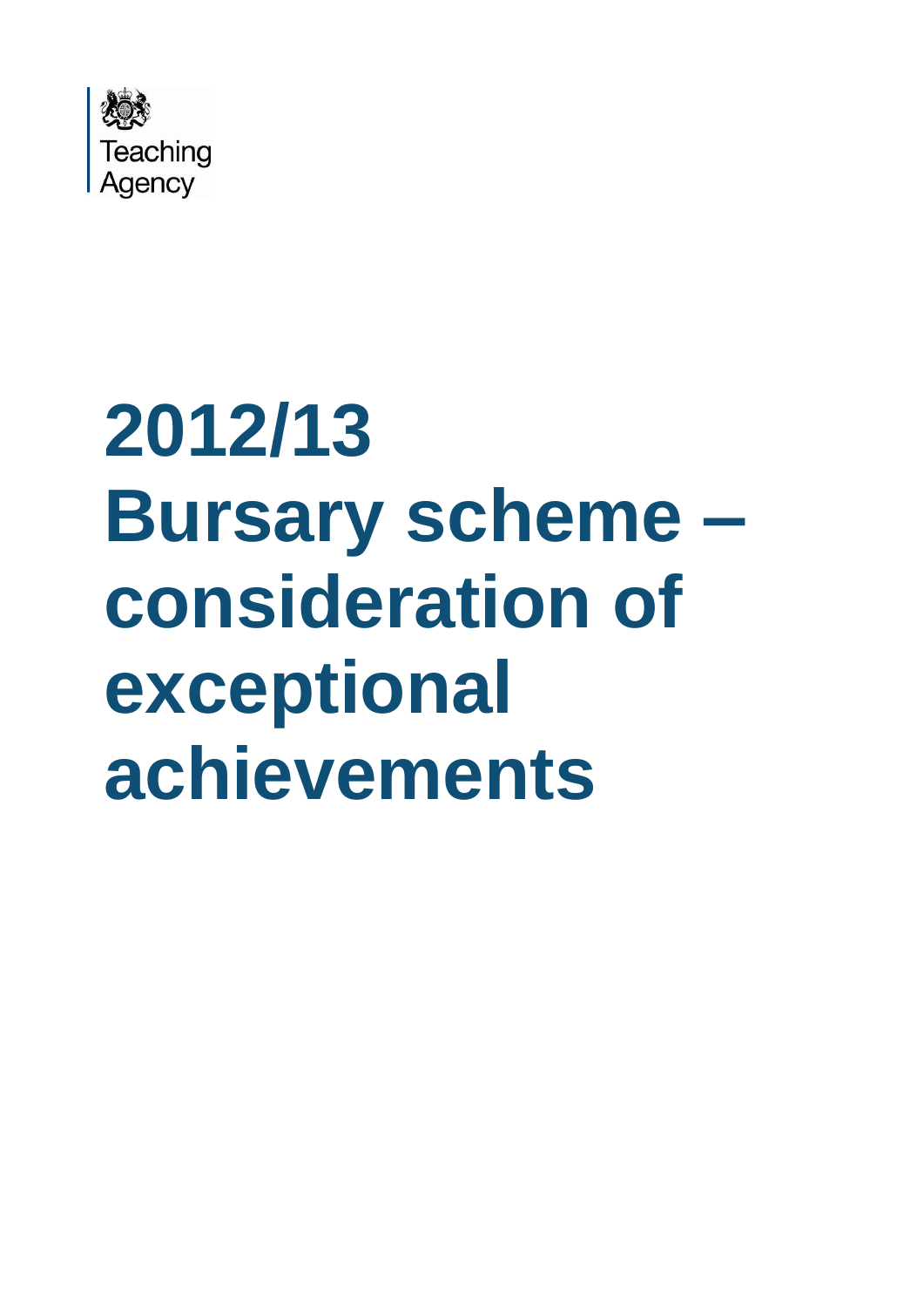## **2012/13 bursary scheme – consideration of exceptional achievements**

The 2012/13 bursary scheme recognises exceptional achievement outside of degree results and allows flexibility in some cases. In exceptional circumstances trainees may receive a higher bursary than their degree class would allow.

In the first instance, for the purposes of determining your standard bursary eligibility, teacher training providers will consider your academic qualifications in the *highest bursary tier*. The standard higher qualifications and eligible bursary awards are as follows:

| <b>Highest qualification</b> | 1st                       | 2:1                       | 2:2                       | <b>Not</b><br>eligible |
|------------------------------|---------------------------|---------------------------|---------------------------|------------------------|
| PhD <sup>1</sup>             | X                         |                           |                           |                        |
| 1st class honours degree*    | $\boldsymbol{\mathsf{x}}$ |                           |                           |                        |
| Masters <sup>2</sup>         |                           | $\boldsymbol{\mathsf{x}}$ |                           |                        |
| 2:1 honours degree*          |                           | $\boldsymbol{\mathsf{x}}$ |                           |                        |
| 2:2 honours degree*          |                           |                           | $\boldsymbol{\mathsf{x}}$ |                        |
| 3rd class honours degree     |                           |                           |                           | X                      |
| Aegrotat                     |                           |                           |                           | X                      |
| Ordinary degree              |                           |                           |                           | X                      |
| No first degree              |                           |                           |                           | X                      |

\*or equivalent.

- 1 Honorary doctoral degrees are not recognised as academic qualifications.
- 2 These do not include the MA granted on application by the University of Oxford of Cambridge.

In addition to this, initial teacher training providers have been allocated a limited discretionary bursary fund to award bursaries to eligible trainees at a higher level than their degree class would allow. The discretionary bursary fund is limited and will not increase upon request.

### **It will be up to each individual teacher training provider to decide whether trainees will receive a part of their discretionary bursary fund in the form of a higher level bursary.**

The discretionary bursary fund will only be available for trainees who have gained exceptional degree-level subject knowledge from their careers. Trainees who believe they should be considered for a higher bursary under the discretionary award will have to have this cleared by their provider once they have been accepted onto a course.

Higher level bursaries are not guaranteed, and are at the teacher training provider's discretions. Trainees should contact their chosen training provider for more information.

The following general restrictions apply: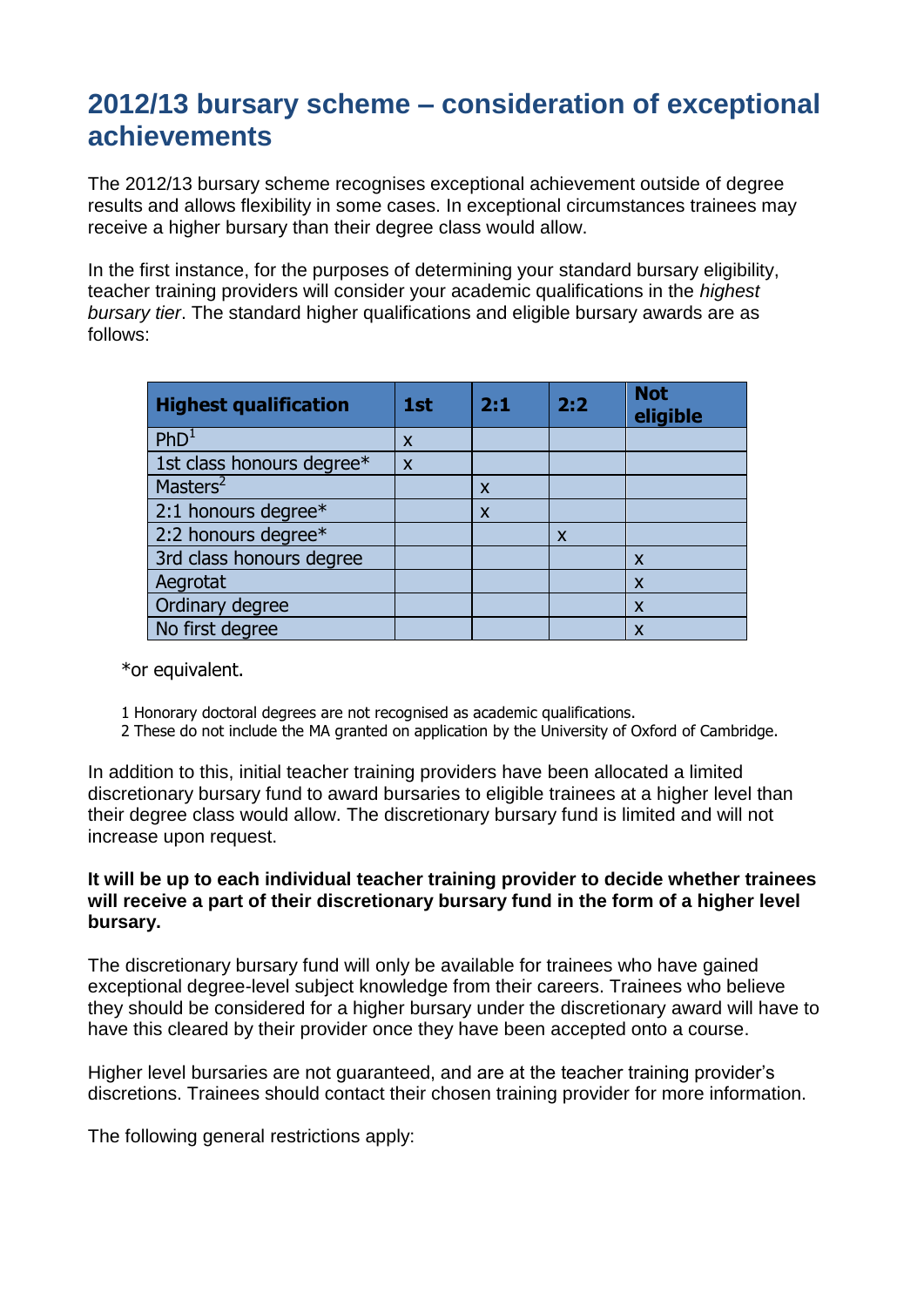## **General restrictions for the discretionary bursary fund (2012/13)**

- 1. Use of the discretionary bursary fund is restricted to trainees in the bottom and middle tiers only and cannot be used to augment bursary payments to trainees who are already eligible for the top bursary level.
- 2. This fund is available as a discretionary incentive for career changers or those from a professional background who possess extensive subject-related industry experience.
- 3. The fund is restricted to trainees who hold *at least* a second class honours degree or equivalent, and cannot be used to award a bursary to trainees who otherwise are not eligible.
- 4. The fund can be used to award bursaries to trainees with overseas Masters or Doctoral degrees. However, eligible trainees with overseas degrees that have been confirmed as equivalent to at least second class honours or above will receive the standard bursary and *not the discretionary bursary fund.*
- 5. Trainees must possess strong degree-level subject knowledge attained through their career if they feel this is not reflected in their degree or equivalent of at least second class honours. Strong evidence is required to make such a case for extraordinary bursary eligibility and there is no guarantee it will be granted.
- 6. The fund can only be used for bursaries in the eligible ITT subjects as set out in the 2012/13 bursary table at [www.education.gov.uk/teachpgfunding.](http://www.education.gov.uk/teachpgfunding)
- 7. Trainees who do not hold a first degree or equivalent at second class honours or above will not be eligible for a discretionary bursary. Trainees who do not hold a first degree or equivalent of at least second class honours, but hold a postgraduate certificate (PGCert) or diploma (PGDip) as their highest qualification, will *not* be eligible for a bursary either from the standard or discretionary pot.
- 8. The discretionary bursary fund is awarded to trainees by individual teacher training providers. Each provider may set their own eligibility criteria, and it is at the provider's discretion to award the fund in the form of higher bursaries to trainees. Discretionary awards are not guaranteed, and trainees should contact their chosen training provider for more information.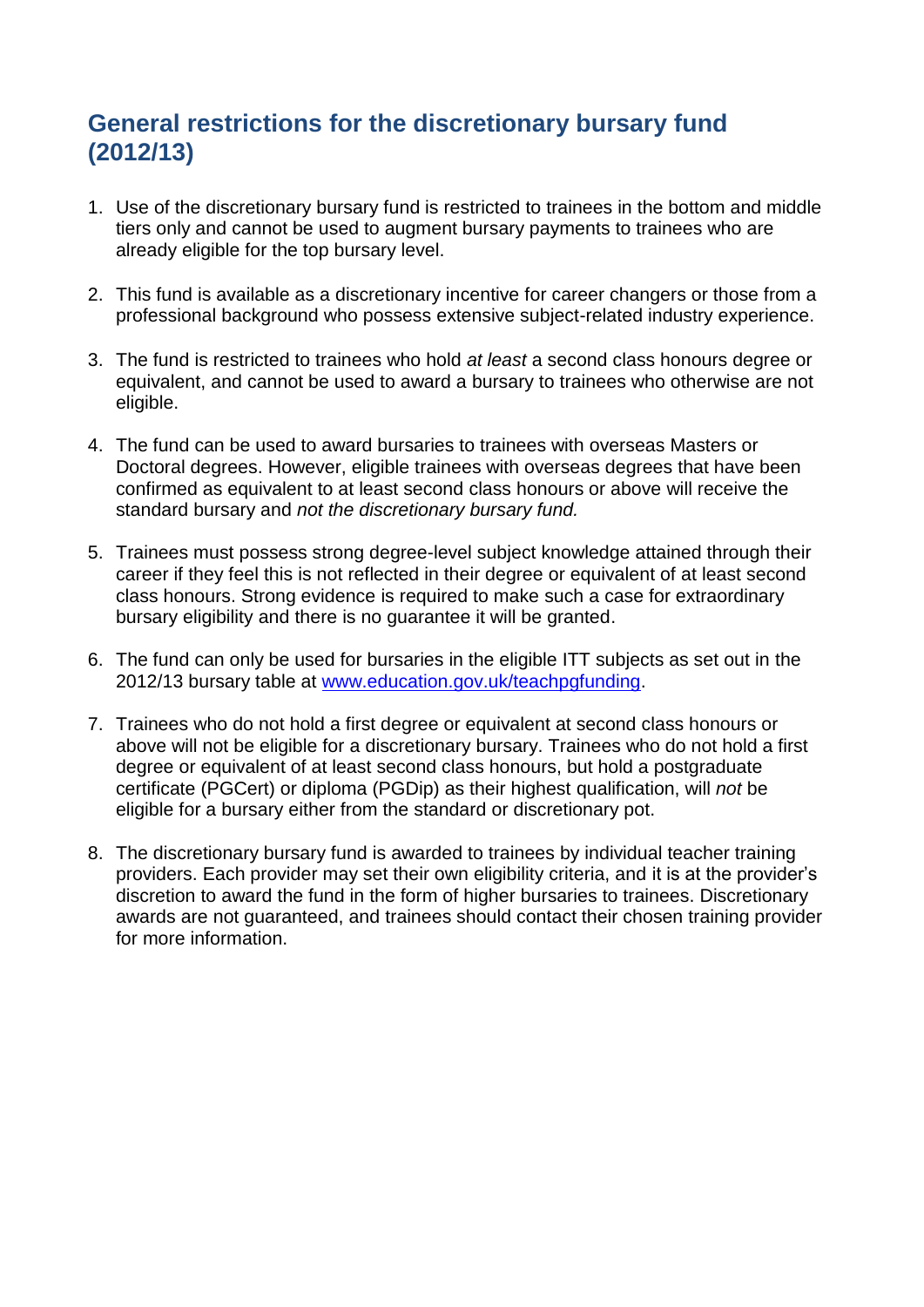## **Clarification on qualifications mentioned above**

## **PhD and Masters qualifications**

PhD- and Masters-level qualifications may include other UK qualifications deemed by the provider to have the same level of academic breadth and depth.

### **Masters degrees**

The Framework for Higher Education Qualifications in England, Wales and Northern Ireland (FHEQ), maintained by the Quality Assurance Agency (QAA), sets out that Masters degrees are separate from other postgraduate qualifications in their "increased intensity, complexity and density of study" (Quality and Assurance Agency, 2008). Masters degrees are awarded after the completion of taught courses, programmes of research or a mixture of both and the Framework's descriptor for Masters degrees states that they "typically include planned intellectual progression that often includes a synoptic/research or scholarly activity." The level of study associated with a Masters should typically equate to one calendar year full-time. These do not include the Master of Arts (MA)  $3$  which are granted, on application, by the University of Oxford and the University of Cambridge to graduates of these universities with a Bachelor of Arts (BA). Masters degrees, which are offered as part of a trainee's route to QTS will not count for the purposes of assessing eligibility.

#### **Integrated Masters degrees**

Integrated Masters degrees are undergraduate programmes extended by one year to enable students to reach Masters level. Providing they have reached a suitable standard of achievement after three years of Bachelors level-study, students can study for a fourth year for a Masters degree where the academic level of work in the fourth year is at Masters rather than at Bachelors level. These programmes are normally found in science and engineering academic disciplines, and the usual degree awarded is MEng or a named integrated Masters degree such as MPhys (Masters of Physics) or MChem (Masters of Chemistry).

## **Doctoral degrees**

The Framework's descriptor of Doctoral degrees sets out that they are awarded for the "creation and interpretation, construction and/or exposition of knowledge which extends the forefront of a discipline, usually through original research." (Quality and Assurance Agency, 2008). Professional doctoral programmes that may include a research component, but which have a substantial taught element lead usually to awards which include the name of the discipline in their title (Ed.D, DClinPsy or DBA are common examples). The titles PhD and DPhil are commonly used for doctoral degrees awarded on the basis of original research. The level of study associated with a doctoral degree, both should typically equate to three calendar years full-time for a research-based doctoral degree although it may take up to five years of full-time study for a professional doctoral degree. Honorary doctorates are not eligible academic qualifications and are not accepted by the Framework as academic qualifications.

3 The MA is normally granted, on application, to graduates of these universities with a Bachelor of Arts (BA). No further assessment or study is needed, but the recipient may pay a fee. At the University of Oxford, the MA may be granted during or after the twenty-first term from matriculation and the University of Cambridge, the MA may be granted six years after the end of the first term.